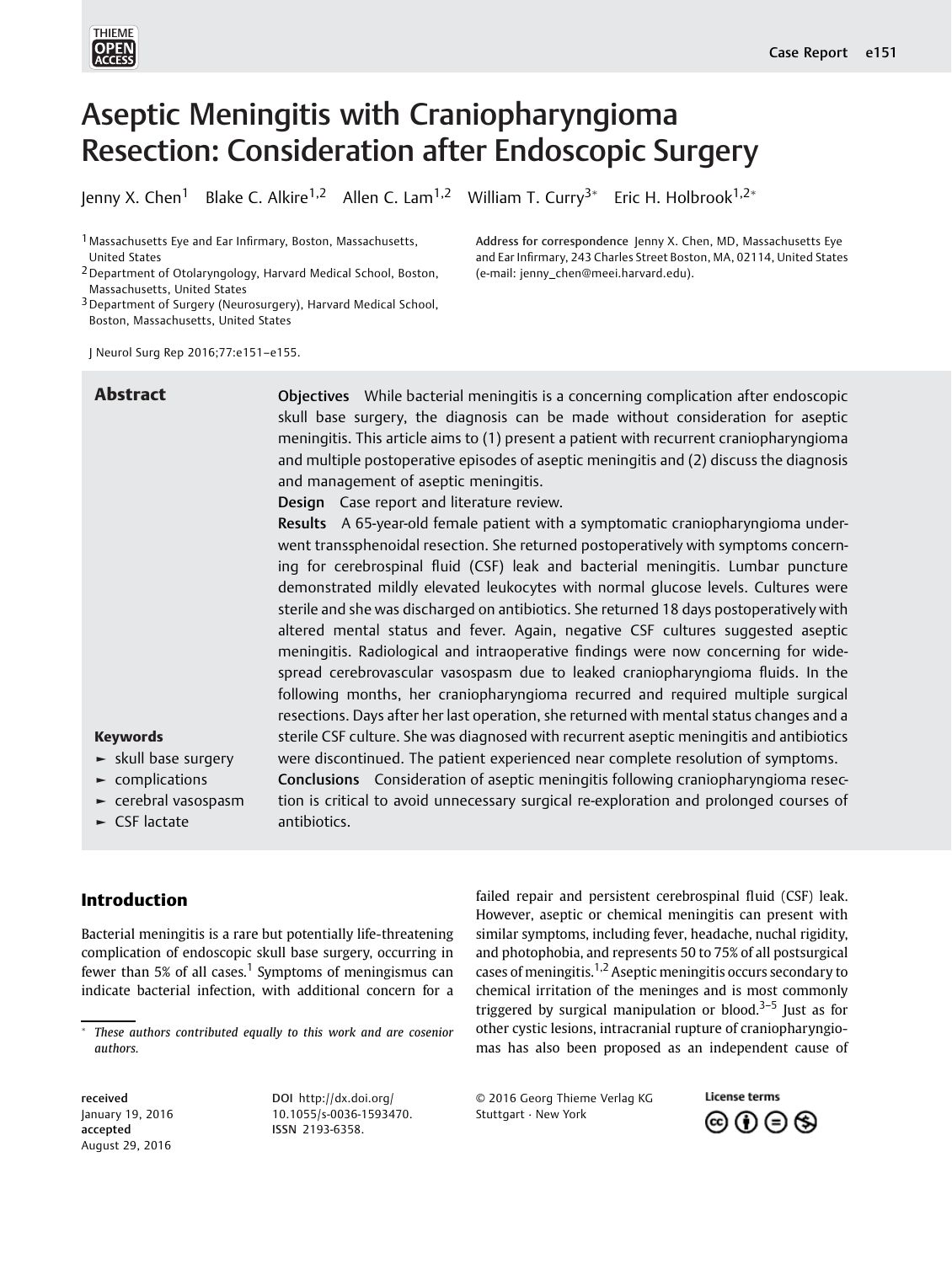aseptic meningitis as cholesterol crystals released from the cyst cavity can induce a chemically mediated inflammatory response severe enough to trigger cerebrovascular vasospasm.<sup>6</sup> While aseptic meningitis can be difficult to diagnose, it is imperative that it be considered in patients after skull base surgery to avoid unnecessary long-term antibiotic treatment for infectious meningitis or surgical re-exploration for suspected CSF leak. We present a case of a patient with multiple episodes of aseptic meningitis culminating in cerebral infarction from vasospasm after endoscopic resection of a craniopharyngioma. In addition, an algorithm for differentiating aseptic from bacterial meningitis is provided along with an evidence-based discussion of the diagnosis and treatment of patients with this rare complication.

## Case Study

A 65-year-old female patient presented with a 2-month history of progressive diplopia and fatigue. She was found to have a bitemporal hemianopsia. Magnetic resonance imaging (MRI) demonstrated a  $2.5 \times 2.4 \times 2.1$  cm, mixed cystic and solid mass suggestive of a craniopharyngioma with mass effect on the optic chiasm and tracts ( $\blacktriangleright$  Fig. 1). Given the progression of her symptoms, the patient underwent an image-guided endoscopic transsphenoidal, transsellar decompression of the suprasellar mass. A CSF leak was encountered intraoperatively, and the skull base defect was repaired with an abdominal fat graft followed by a sheet of the acellular dermis and middle turbinate bone graft in an underlay fashion. A pedicled septal mucosal graft was then used to cover the repair. The pathology



Fig. 1 T1-weighted sagittal MRI with gadolinium enhancement. A mixed cystic and solid mass is seen superior and posterior to the sella with the overall dimensions measuring 2.5 cm AP  $\times$  2.4 cm TV  $\times$  2.1 cm SI. The mass resides entirely in the suprasellar region. The mass results in superior displacement of the optic chiasm. AP, anteriorposterior; MRI, magnetic resonance imaging; SI, superior-inferior; TV, transversal.

results returned as papillary-type craniopharyngioma. Postoperatively, she had improved vision with no evidence of CSF leak, and was discharged to a rehabilitation facility in good condition on postoperative day 6.

After 2 days after discharge, she presented to the emergency department with fever to 101.7°F and fatigue. She denied meningismus or active nasal drainage. Her neurological examination was nonfocal. Her serum white blood cell count was mildly elevated at 13,000 cells/μL, although this was difficult to interpret in the setting of postoperative steroid use and peripheral leukocytosis. An MRI demonstrated a focus of restricted diffusion around the operative site with no leptomeningeal enhancement. A lumbar puncture was notable for the presence of 322 total nucleated cells/μL with a neutrophil predominance, normal glucose, and elevated total protein levels. The infectious disease service was consulted, and the patient was started on vancomycin and ceftriaxone for presumed bacterial meningitis. She improved clinically during her hospitalization and quickly defervesce. Her CSF cultures returned sterile. However, with lingering suspicion for a bacterial infection, she was discharged with plans for 3 weeks of intravenous antibiotics, followed by an additional week of oral antibiotics.

After 18 days of her original transsphenoidal surgery, the patient returned with right facial paresis, right-sided weakness, and headache. CSF analysis again showed mild leukocytosis at 55 cells/μL, normal glucose, and elevated total protein. A repeat MRI demonstrated regrowth of the supracellar cyst, as well as multiple foci suspicious for acute/subacute infarction in the left anteromedial temporal lobe, putamen, corona radiata, and cerebral peduncle. The magnetic resonance angiography demonstrated multifocal stenosis in the proximal branches of the left anterior communicating artery and the left middle cerebral artery concerning for emboli (►Fig. 2). In addition, the patient had a rim-enhancing lesion in the left temporal lobe initially concerning for an abscess for which she was taken to the operating room for a left craniotomy and washout. Intraoperatively, a yellow sludge-like material with the consistency of thick glue was found in the cisterns, suspected to be fluid from a cystic craniopharyngioma. CSF fluid and surgical cultures taken from near the left temporal tip returned sterile, although infectious diseases consultants recommended that she initiate a 4-week course of meropenem and vancomycin. On follow-up MRIs, the left temporal lesion became confirmed as an area of subacute infarction rather than an abscess consistent with the intraoperative findings.

Several weeks after discharge, the patient developed worsening of her vision once again. Another MRI demonstrated reaccumulation of the cystic component in addition to the known residual solid component of her craniopharyngioma with compression on the optic chiasm ( $\blacktriangleright$ Fig. 3). She underwent a right pterional craniotomy for decompression and subtotal resection of the mass. The craniopharyngioma subsequently regrew over the next month and she was again taken to the operating room for a right frontotemporal orbitozygomatic craniotomy for resection. She recovered and went to a rehabilitation facility in good condition after both the operations.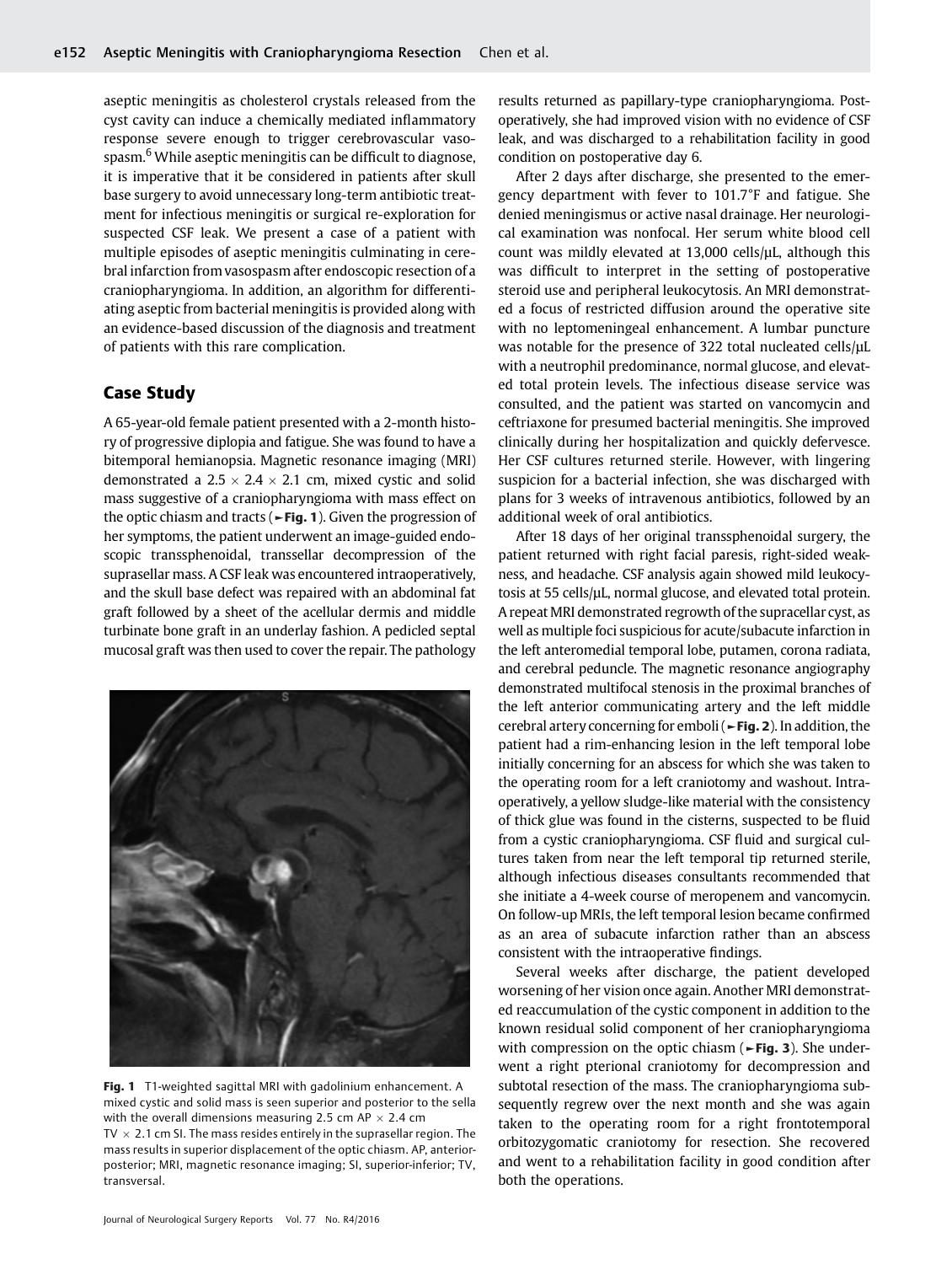

Fig. 2 MRA of the head on postoperative day 19 showing multifocal stenosis in the proximal A1 segment of the left anterior cerebral artery, distal M1/proximal M2 segments of the left middle cerebral artery, concerning for cerebral vasospasm versus septic emboli. MRA, magnetic resonance angiography.

Days after discharge from her last craniotomy, the patient returned to the emergency department febrile to 103°F, hypotensive, and with altered mental status. A repeat MRI did not find evidence of an intracranial abscess. A lumbar puncture again demonstrated mild leukocytosis with left shift, elevated glucose, and elevated total protein. She was started on linezolid, meropenem, and micafungin. Cultures again returned sterile. At this time, she was diagnosed with recurrent episodes of severe aseptic meningitis. Antibiotics were discontinued at the recommendation of the infectious disease service. The patient improved clinically without negative sequelae after discontinuation of antibiotics. She eventually underwent radiation treatment for her recurrent craniopharyngioma. Her vision improved with only a residual



Fig. 3 Postoperative T1-weighted sagittal MRI. In the suprasellar cistern just superior to the dorsum sella, there is enhancing nodular tissue consistent with known residual solid mass, along with a new peripherally enhancing cystic mass measuring 2.5 cm AP  $\times$  2.2 cm TV  $\times$  1.7 cm SI with increased mass effect on the optic chiasm.

right upper quadrantanopsia, and a follow-up MRI at 2 years found no new regrowth of her craniopharyngioma.

#### **Discussion**

Although Cushing and Bailey first described postoperative aseptic meningitis in 1929, it remains a rare and enigmatic clinical entity.<sup>3</sup> This case report highlights the difficulties in the diagnosis and treatment of patients with aseptic meningitis after surgical resection of craniopharyngiomas. The precise incidence of aseptic meningitis after craniopharyngioma removal remains undetermined in the literature. A retrospective review of 64 patients who had undergone endoscopic endonasal surgery for craniopharyngioma found that 7.8% were diagnosed with postoperative meningitis, but this study did not delineate between infectious and noninfectious etiologies.<sup>7</sup> In a large series of 1,146 patients followed after removal of tumors at the cerebellopontine angle, the overall rate of meningitis was 4.54%, and the rate of aseptic meningitis was 2.61%, suggesting that aseptic meningitis represents a substantive portion of all postoperative cases.<sup>1</sup>

Aseptic meningitis is caused by various irritants that can trigger inflammatory responses at the meninges. Possible mechanisms include the direct intraoperative manipulation of vessels, the inflammatory effects of red blood cells, and the release of cystic fluids from intracranial masses.<sup>8</sup> Craniopharyngiomas have specifically been implicated in several case reports to cause aseptic meningitis through spontaneous cyst rupture and release of cholesterol-filled contents.<sup>6,9,10</sup> This resulting aseptic inflammation has also been linked to further complications, including thromboembolic events, cerebrovascular vasospasm, and even death.<sup>10-12</sup>

In this present report, the patient first suffered symptoms of cerebral vasospasm 18 days after her original transsphenoidal surgery. A small number of cases in the literature describe vasospasm as a complication of skull base tumor surgery.10,13,14 Various conditions can trigger vasospasm: direct mechanical damage to arterial walls, chemical substances released during tumor resection, surgical manipulation of the hypothalamus, and/or inflammation surrounding the breakdown of blood in the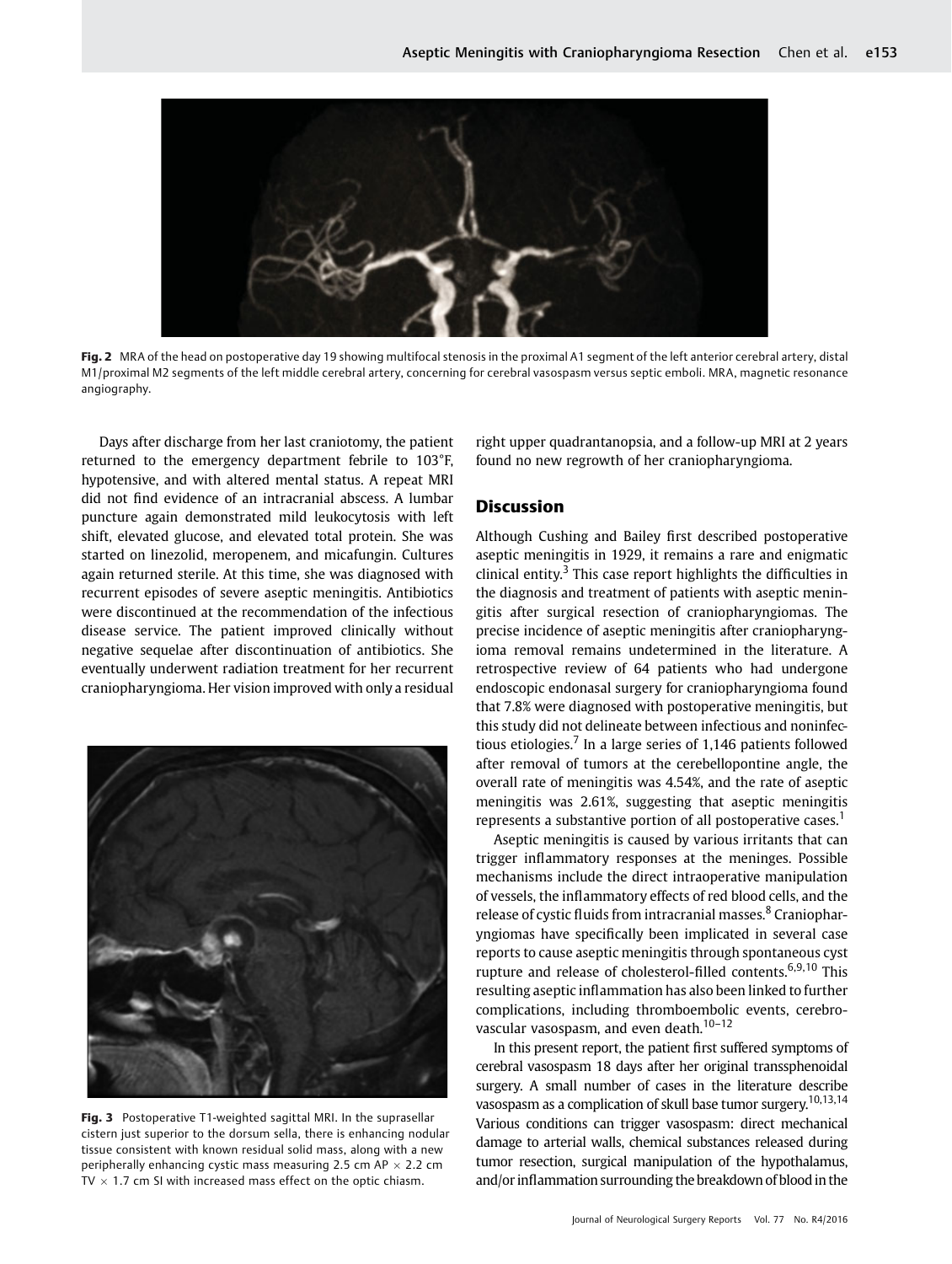|                          | <b>Bacterial meningitis</b>                                                  | Aseptic meningitis                                                           |
|--------------------------|------------------------------------------------------------------------------|------------------------------------------------------------------------------|
| Symptoms                 | Meningismus: nuchal rigidity, photophobia,<br>headache, mental status change | Meningismus: nuchal rigidity, photophobia,<br>headache, mental status change |
| Fever                    | $>102$ °F                                                                    | $< 102$ °F                                                                   |
| CSF rhinorrhea           | Potentially present                                                          | Absent                                                                       |
| CSF culture/gram stain   | Positive                                                                     | Negative                                                                     |
| CSF lactate              | > 35 mg/dL (sensitivity 0.93, specificity 0.99)                              | $<$ 35 mg/dL                                                                 |
| CSF WBC                  | $> 6,000$ cells/µL                                                           | $<$ 2,000 cells/µL                                                           |
| CSF glucose <sup>a</sup> | $<$ 20 mg/dL                                                                 | Normal                                                                       |
| CSF protein              | Not statistically different                                                  | Not statistically different                                                  |

|  |  | Table 1 Clinical and laboratory findings associated with infectious versus aseptic meningitis <sup>1,19</sup> |  |  |  |  |
|--|--|---------------------------------------------------------------------------------------------------------------|--|--|--|--|
|  |  |                                                                                                               |  |  |  |  |

Abbreviations: CSF, cerebrospinal fluid; WBC, white blood cells. <sup>a</sup>In nondiabetic patients.

basal cisterns.<sup>13</sup> Craniopharyngioma fluid has also been shown to directly cause arterial spasm in animal experiments.<sup>15</sup> Thus, the same chemical environment that can trigger aseptic meningitis may also lead to serious cerebrovascular complications, as experienced by the patient in this report. Consequently, aseptic meningitis and the development of associated complications should remain high on the differential in patients presenting with fever or meningismus after craniopharyngioma resection.

When clinically suspected, both the diagnosis and treatment of aseptic meningitis remains challenging. Diagnostically, there are few clear clinical findings that distinguish aseptic from bacterial meningitis as both can present with symptoms of headache, altered mental status, photophobia, and nuchal rigidity. Smaller studies have hypothesized that fevers over 102°F, fevers lasting longer than 7 days, or a reported period of unconsciousness are more suggestive of bacterial meningitis.<sup>16</sup> However, the largest study in the literature that followed 1,146 patients postoperatively was unable to find a statistically significant difference in fever on presentation.<sup>1</sup> As aseptic meningitis remains largely a case reportable phenomenon and may be underreported given diagnostic challenges, the sample size available in the literature may remain insufficient to garner meaningful conclusions.

The laboratory workup of meningitis includes lumbar puncture with CSF analysis and culture, along with serum white blood cell count and brain MRI to rule out abscess in the postoperative setting. CSF culture growth of an infectious agent clearly differentiates an infectious etiology from aseptic meningitis. However, infectious meningitis may yield sterile cultures, particularly when empiric antibiotics are initiated before obtaining culture samples.<sup>17</sup> Gram stain sensitivities for bacterial meningitis have been reported at 56 to 86%.<sup>18</sup> Thus, our patient's first episode of meningitis was difficult to definitively diagnose as an aseptic phenomenon and so she was started on a long course of antibiotics. During each of her admissions, lumbar punctures showed only mild leukocytosis of less than 2,000 cells/μL, while studies suggest that patients with greater than 6,000 cells/uL in the CSF are more likely to have bacterial meningitis.<sup>1</sup> Additional studies have shown that CSF glucose is significantly lower in patients with bacterial meningitis, while CSF and serum white blood cells are significantly higher.<sup>1</sup> In the literature, CSF lactate is a promising new biomarker in the early distinction of bacterial and aseptic meningitis, with one meta-analysis reporting a sensitivity and specificity of 93 and 96%, respectively, for the diagnosis of bacterial meningitis.<sup>19</sup> A clinical value of 35 mg/ dL was the recommended CSF lactate level cutoff. Taken together, patients with low-grade fevers, normal CSF glucose, low CSF lactate, and only mild CSF, and/or serum leukocytosis are likely to have aseptic meningitis. Clinical and laboratory characteristics associated with bacterial and aseptic meningitis are described in ►Table 1. Collaboration with infectious disease specialists may be required to make the diagnosis of postoperative aseptic meningitis.

A high clinical suspicion for aseptic meningitis after craniopharyngioma resection is necessary to determine the optimal course of treatment. Patients with a high likelihood of aseptic meningitis may benefit from conservative management with steroids rather than prolonged courses of antibiotics or further surgical exploration.<sup>20</sup> As the initial presentation may be difficult to distinguish from that of bacterial meningitis, the British Society of Antimicrobial Chemotherapy and various study authors have proposed treatment with empiric antibiotics for all patients presenting with meningitis after skull base surgery, but treatment should be discontinued when cultures return sterile in 48 or 72 hours.<sup>16,21</sup> A cohort study of 75 patients with postoperative meningitis found that stopping antibiotics after 3 days was effective and safe for patients with negative CSF cultures.<sup>2</sup> At this time, regional preferences dictate the course and choice in antibiotics and close consultation with infectious disease specialists remains critical to providing optimal care.<sup>1,2</sup> For each case it is prudent to balance the dangers of potential bacterial meningitis against the potential harms of long-term antibiotics and surgical re-exploration.

#### Conclusion

Aseptic meningitis must be considered in the febrile or meningitic patient after craniopharyngioma resection. Workup for an infectious etiology, including MRI and lumbar